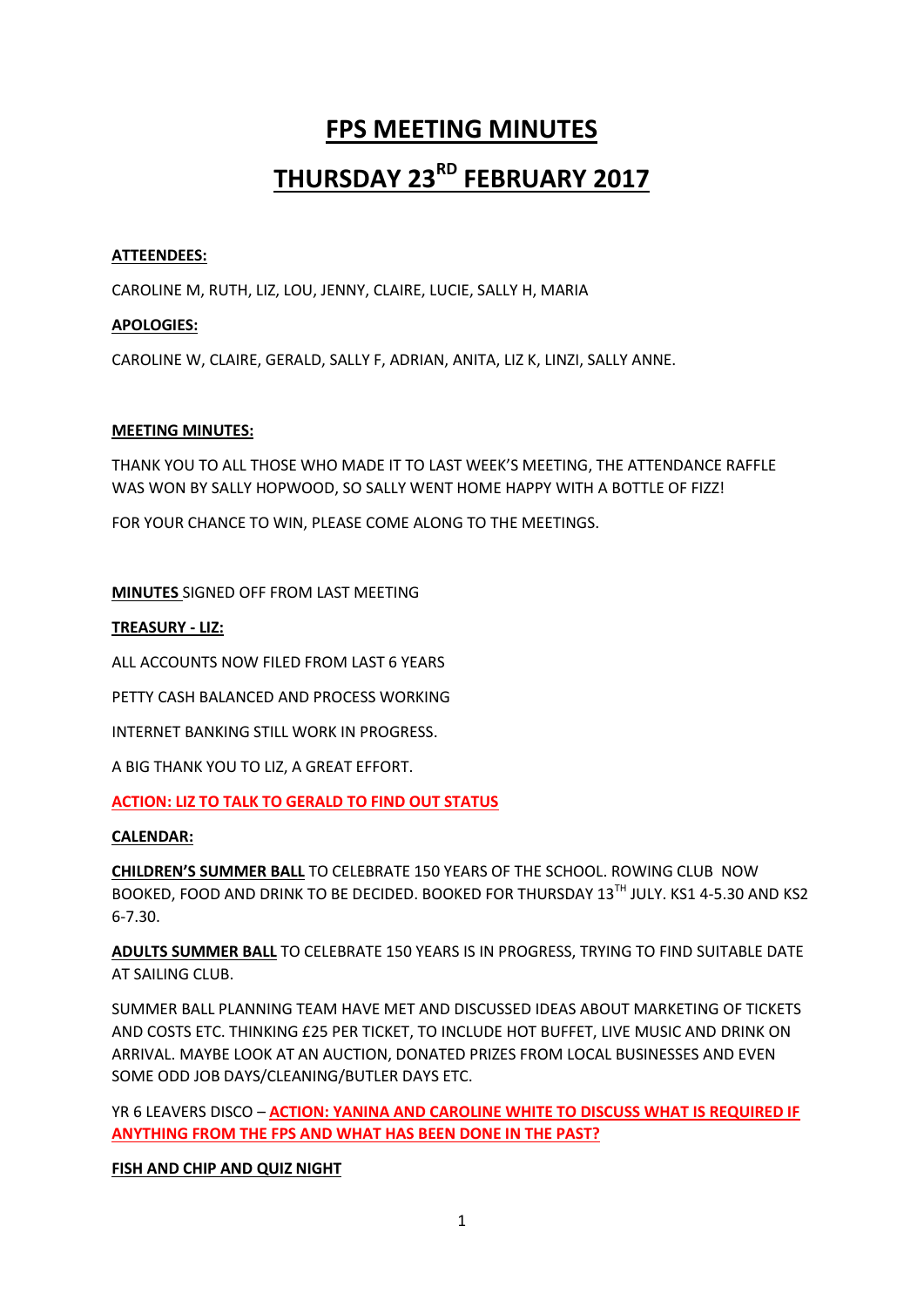# **ACTION: CAROLINE WHITE AND FRAN TO OFFER UP DATE FOR EVENT**

# **EASTER BONNET PARADE:**

# **FPS HELPERS REQUIRED TO SERVE TEAS, BUTTER HOT CROSS BUNS AND RUN RAFFLE AFTER EASTER CHURCH SERVICE ON FRIDAY 7TH APRIL.**

**ACTION: FPS REPS TO ASK FOR HELPERS, AT LEAST ONE OR TWO PER CLASS PLEASE**

# **EASTER RAFFLE:**

SARAH FROM SIENAS DID NOT RECEIVE A THANK YOU FOR THE LARGE EGG DONATED LAST YEAR. NEED TO MAKE SURE WE THANK OUR GENEROUS SUPPORTERS.

ALL KS1 PARENTS TO BE ASKED TO BRING ALONG AN EASTER EGG FOR THE RAFFLE

**ACTION: CLASS REPS FOR CLASS R, CLASS 1 AND CLASS 2 TO REQUEST EASTER EGSS FROM PARENTS AND ASK THEM TO BRING THEM IN W/C 3<sup>RD</sup> APRIL** AND LEAVE WITH SCHOOL OFFICE, READY FOR RAFFLE ON FRIDAY 7TH APRIL.

PRODUCE THANK YOU CARD FROM PHOTO FROM EASTER BONNET PARADE AND SEND TO SIENAS AND OTHER GENEROUS BUSINESS SUPPORTERS IF ANY.

# **IDEAS SOCIAL DISCUSSION:**

THE FPS TEAM DISCUSSED THE FEEDBACK FROM THE IDEAS SOCIAL AND ALL THE IDEAS AND SPEND IDEAS GIVEN TO THE FPS.

**ACTION: MARIA TO PUT UP SUMAMRY ON NOTICEBOARD AND ALSO ALL DETAIL AND SUMMARY ON WEBSITE**

FPS TEAM APPROVED £5000 SPEND ON OUTDOOR PLAY EQUIPMENT AND £1000 SPEND FOR MOSIAC/CROSS FOR FRONT OF SCHOOL TO MARK 150 YEARS

**ACTION: MARIA/RUTH/LUCIE TO DEVLEOP LIST OF OUTDOOR PLAY EQUIPMENT, OPTIONS AND COSTINGS AND FEEDBACK THROUGH SCHOOL COUNCIL FOR CHILDREN'S RECOMMENDATIONS AND THEN DISCUSS WITH PLAN AND SPEND COMMITTEE.**

**ACTION: JENNY SIBBALD TO APPROACH SCHOOL COUNCIL TO ASK THEM TO GET EACH CHILD TO WRITE ON A PIECE OF PAPER ONE PIECE OF OUTDOOR EQUIPMENT THEY WOULD LIKE TO USE AT PLAYTIMES AND THEN FEEDBACK TO MARIA** 

# **OUTDOOR PLAY EQUIPMENT LIST DISCUSSED:**

PING PONG TABLE IN STEEL NOT CONSIDERED GOOD VALUE, SO REVIEW OF DECATHALON'S PING PONG TABLE FOR OUTDOOR USE AND COVERS

SEATING FOR OUTDOOR CLASS WORK AND SOCIALISING

CREATE A CHILL OUT ZONE (REFLECTIVE AREA)

CHALKBOARDS ON FENCE

KEEP MEMORIAL GARDEN SEPARATE

MOVE LARGE PLANTERS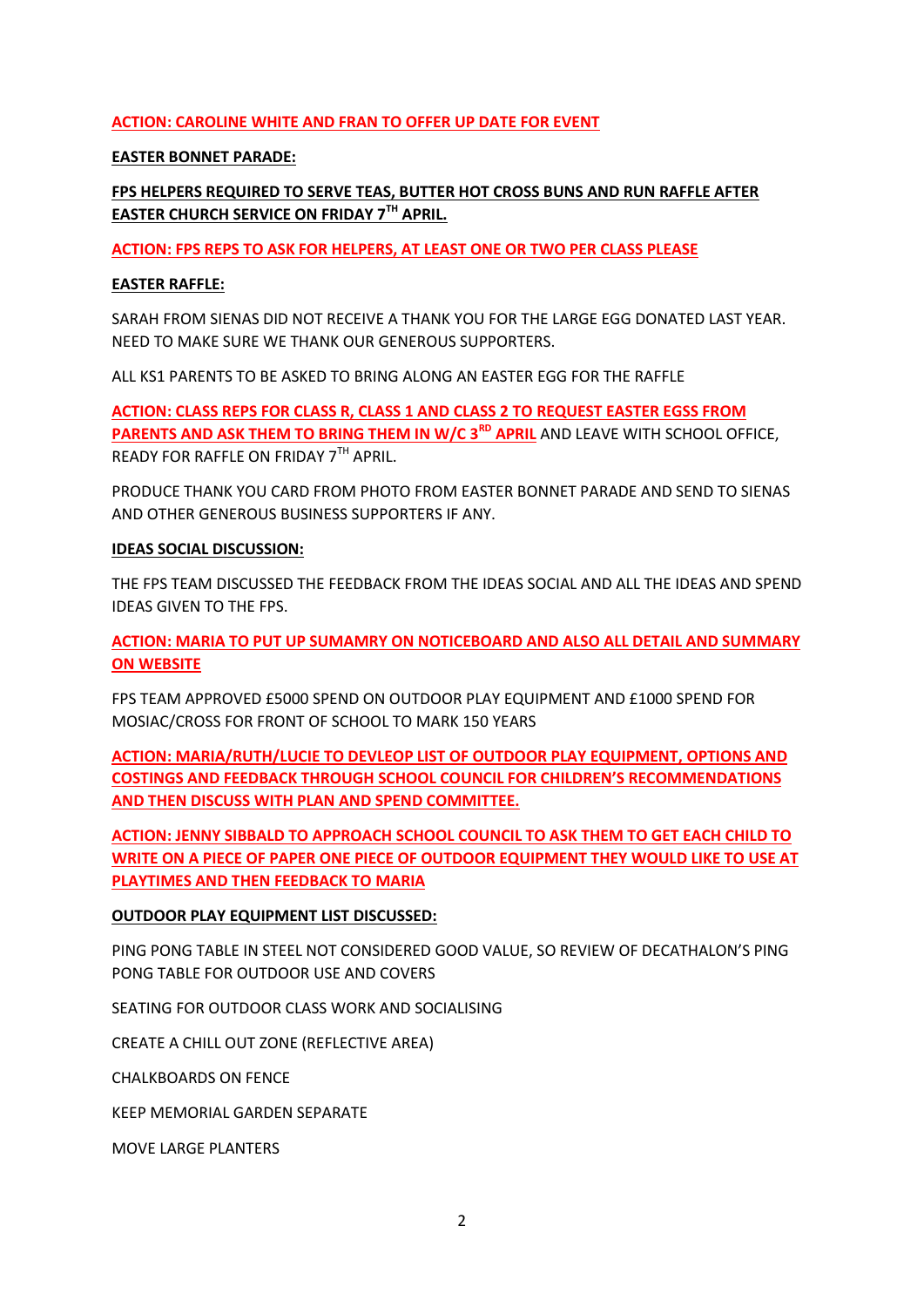# **SPENDING PLAN:**

ONCE OUTDOOR PLAY EQUIPMENT LIST APPROVED BY PLAN AND SPEND COMMITTEE, ITEMS CAN BE PURCHASED

MOSIAC TO BE PROGRESSED BY YANINA AND IDEAS PUT FORWARD TO FPS TEAM, TO INCLUDE A CROSS, 150 YEARS AND CHILDREN TO HELP BUILD

**ACTION: YANINA TO DEVELOP PLAN FOR MOSIAC FOR FRONT OF BUILDING WHERE CURRENT COUNTY COUNCIL SIGN IS AND SHARE WITH FPS TEAM**

FPS TEAM THOUGHT PAINTING RAILINGS ON THE FRONT IN NAVY BLUE TO MATCH THE NEW SCHOOL COLOURS WOULD SMARTER THE FRONT UP.

**ACTION: GERALD TO PRICE UP PAINT AND THEN REVIEW WITH MRS CUBITT AND MARIA. LOOK FOR WOKRING PARTY OF PARENTS TO DO PAINTING.**

# **AOB:**

**TOTE BAGS** - CAROLINE MOSS HAS FOUND A SUPPLIER AND IS WORKING WITH ANITA ON CHOOSING A DESIGN FROM THE CHILDREN.

DESIGN BY CHILDREN WILL FEATURE ON ONE SIZE AND THEN THE OTHER SIDE WILL BE FISHES ALSO CREATED BY THE CHILDREN.

THE SMALLEST QUANTITY WILL BE ORDERED AND THEY WILL BE SOLD AT THE SUMMER FAYRE

#### **GALA MUSIC CONCERT 21ST JUNE** – CAROLINE MOSS

CAROLINE PLANNING A GALA CONCERT IN SCHOOL HALL

FPS TO PROIVDE BAR

**ACTION: ADRIAN PLEASE APPLY FOR BAR LIECENCE FOR EVENT**

LOOKING TO SELL TICKETS, IT WILL BE THE ADULT CHOIR AND GLEE CLUB SINGING AND POSSIBLY SOME CLASSES PERFORMING AS WELL, TBC.

WILL START AT 6.30PM FOR AN HOUR OR SO.

#### **POP UP SHOP:**

LOU REQUESTED THAT WE ONCE AGAIN RUN A POP UP SHOP, IT HELPS WITH CHILDREN'S BUSINESS SKILLS DEVLEOPMENT, WITH THE PLANNING, MAKING AND COSTING OF GOODS TO SELL.

SHOP TO BE HOUSED IN SCHOOL THIS TIME FOR ONE WEEK.

ROTA FOR CLASSESS TO MAN SHOP AND PARENTS TO COME IN AND BUY.

DO IN OCTOBER.

CHILDREN TO KEEP THE MONEY AND SPEND ON A CLASS BY CLASS BASIS WITH THE CLASS VOTING ON WHAT THEY WANT TO SPEND MONEY ON.

#### **XMAS PARTY:**

FPS TEAM DISCUSSED PARTY VENUE OPTIONS PROVIDED KINDLY BY ADRIAN.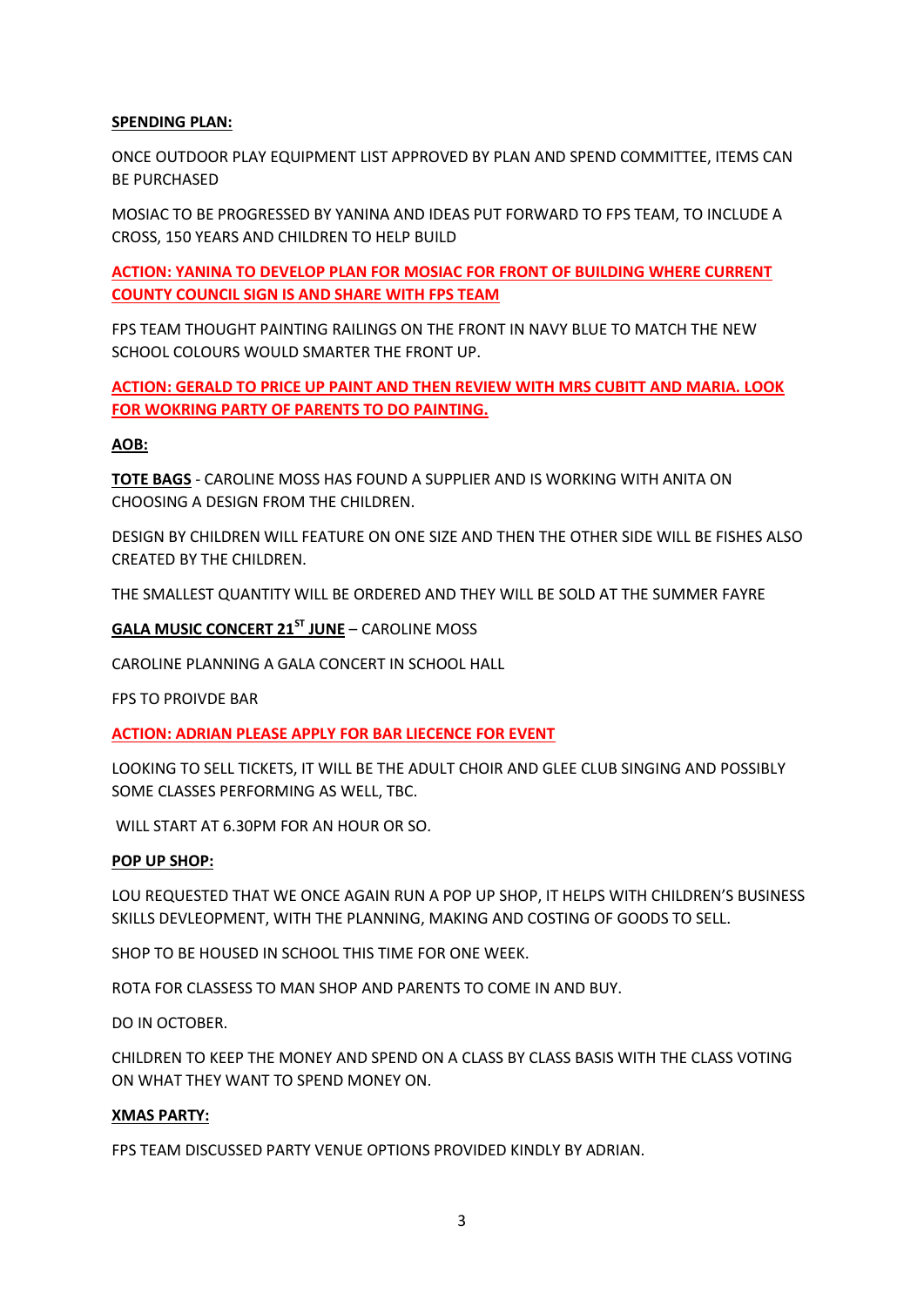# VOTED FOR THE KITCHEN TO BE THIS YEARS PARTY VENUE

# **ACTION: ADRIAN PLEASE GO AHEAD AND CONFIRM PRICE FOR TICKETS AND BOOK, BEST DATE WAS THOUGHT TO BE 8TH DECEMBER.**

# **SUMMER FAYRE:**

BRAINSTORMING SESSION HELD IN SOHO WITH LUCIE, CLAIRE, SALLY H AND MARIA AND A GLASS OF WINE!

# SUMMER FAYRE PLAN:

| CLASS R            | <b>CAKES</b>                          |
|--------------------|---------------------------------------|
| CLASS 1            | CAFÉ ( PUT TOGETHER INSIDE WITH CAFÉ) |
| CLASS <sub>2</sub> | POCKET MONEY TOYS                     |
| CLASS <sub>3</sub> | TOMBOLA ADULT AND CHILDREN            |
| CLASS 4            | <b>RAFFLE</b>                         |

- CLASS 5 WET SPONGES/OTHER GAME
- CLASS 6 BBQ
- CLASS 6 KIDS OUTDOOR GAMES AREA AS PER INDOOR AT XMAS
- ADRIAN & JENNY BAR
- ??? MOCKTAILS/ICE LOLLIES

# **MAIN PLAYGROUND:**

TOMBOLA

BAR

BBQ

MOCKTAILS

RAFFLE

DANCING AREA/SINGING AREA

SEATING AORUND SQUARE

# **INSIDE KS1:**

CAFÉ AND CAKES

# **KS1 PLAYGROUND:**

YR 6 OUTDOOR GAMES

EXTRA SEATING FOR GUESTS

BISCUIT DECORATING ACTIVITY

150 YEARS MEMORIES DISPLAY